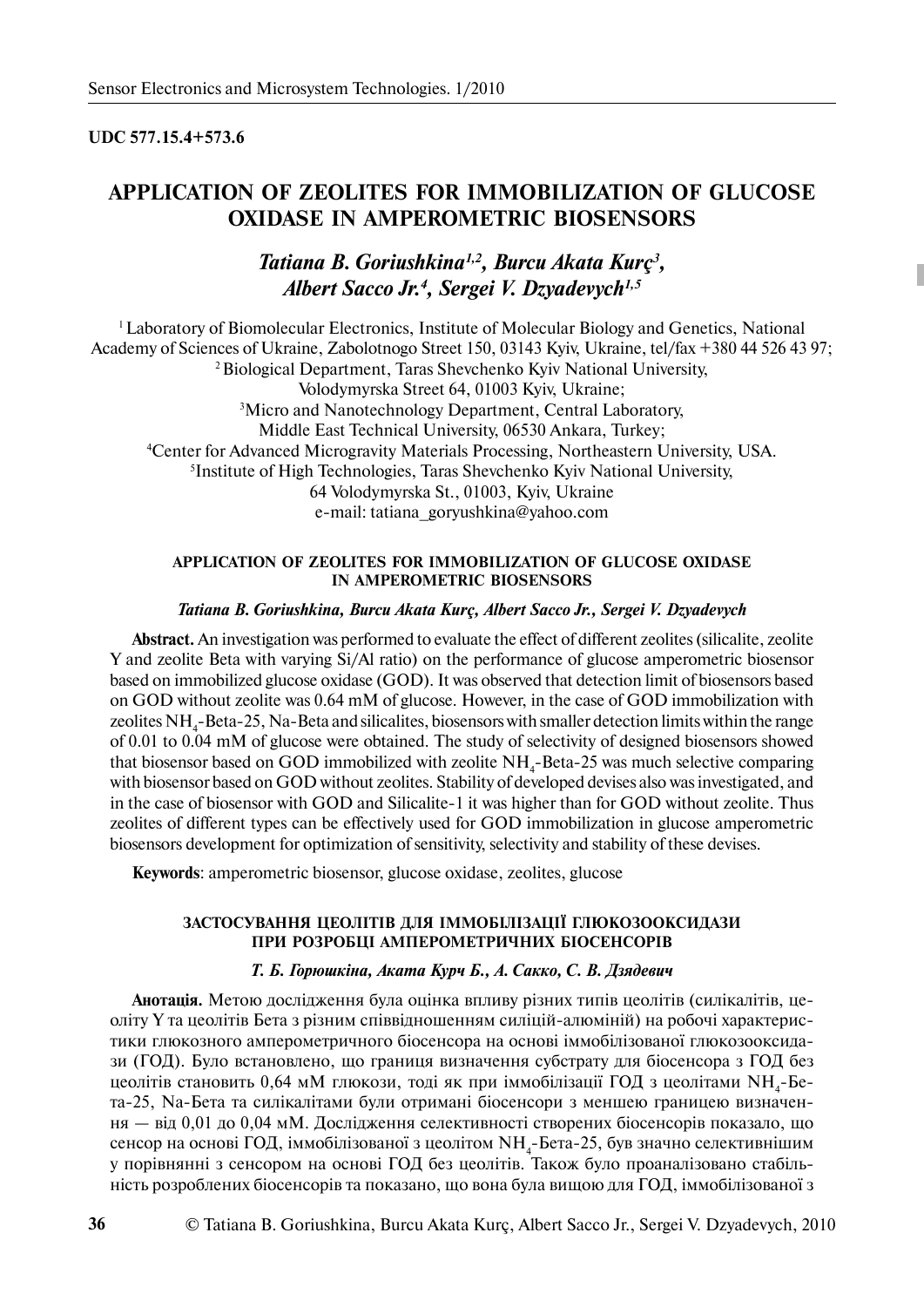Силікалітом-1, ніж для ГОД без цеолітів. Тобто цеоліти різних типів можуть бути ефективно використані для іммобілізації ГОД при розробці глюкозних амперометричних біосенсорів для оптимізації чутливості, селективності та стабільності цих приладів.

**Ключові слова**: амперометричний біосенсор, глюкозооксидаза, цеоліти, глюкоза.

## ПРИМЕНЕНИЕ ЦЕОЛИТОВ ДЛЯ ИММОБИЛИЗАЦИИ ГЛЮКОЗООКСИЛАЗЫ ПРИ РАЗРАБОТКЕ АМПЕРОМЕТРИЧЕСКИХ БИОСЕНСОРОВ

#### **Т. Б. Горюшкина, Б. Аката Курч, А. Сакко, С.В. Дзядевич**

**Аннотация.** Целью исследования была оценка влияния разных типов цеолитов (силикалитов, цеолита Y и цеолитов Бета с разным соотношением кремний-алюминий) на рабочие характеристики глюкозного амперометрического биосенсора на основе иммобилизированной глюкозооксидазы (ГОД). Было установлено, что граница определения субстрата для биосенсора с ГОД без цеолитов составляет 0,64 мМ глюкозы, тогда как при иммобилизации ГОД с цеолитами NH<sub>4</sub>-Бета-25, Nа-Бета и силикалитами были получены биосенсоры с меншею границей определения — от 0,01 до 0,04 мМ. Исследование селективности созданных биосенсоров показало, что сенсор на основе ГОД, иммобилизированной с цеолитом NH<sub>4</sub>-Бета-25, был значительно более селективным в сравнении с сенсором на основе ГОД без цеолитов. Также была проанализирована стабильность разработанных биосенсоров и показано, что она была более высокой для ГОД, иммобилизированной с Силикалитом-1, чем для ГОД без цеолитов. Таким образом цеолиты разных типов могут быть эффективно использованы для иммобилизации ГОД при разработке глюкозных амперометрических биосенсоров для оптимизации чувствительности, селективности и стабильности этих приборов.

Ключевые слова: амперометрический биосенсор, глюкозооксидаза, цеолиты, глюкоза

#### **Introduction**

Zeolites are hydrated aluminosilicates belonging to the family of the tectosilicates, organized into regular three-dimensional networks with interconnected channels and cages [1, 2]. Since the 1990s, the combination of some of the attractive properties of zeolites with electrochemical methods of analysis has opened a new area of research in the analytical biochemistry. Nowadays zeolites are still of great interest due to their high surface areas, rigid and well defined pore structures, thermal stabilities, and tailorable surface charges with respect to other types of nanomaterials.

Particularly nano-sized pores of zeolites can be adjusted to precisely determined uniform openings allowing for molecules smaller than its pore diameter to be adsorbed. The different pore sizes of synthetic zeolites open up a wide range of possibilities in terms of sieving molecules of different size or shape from gases and liquids [3, 4]. On the other hand, in zeolite structures, Si atoms can be substituted with Al atoms, resulting in a negatively charged structure. These negative sites are balanced by counterions, usually alkaline and alkalineearth cations, which can be substituted by other cations, thus, providing zeolites with the property of ion exchange [1]. Such ion exchange properties of zeolites make them inevitable candidates for preparing ion-selective membranes for potentiometric cation sensing [5]. Zeolites offer selectivity based on the size, shape, and charge of the reactants [3]. Another advantage of zeolites is that their basic/acidic nature can be modified by varying the Si/Al ratio with higher ratios indicating higher hydrophobicity and lower ion-exchange properties. Furthermore, zeolite acidity can be modified by exchanging extra-framework metal cations with  $H^+$  [4]. The hydrophilic character of zeolites also makes them very suitable materials for the co-immobilization of enzymes and mediators in the preparation of biosensors [1]. The number and type of surface hydroxyl groups, which are important for immobilization applications, can be simply controlled by applying different heat treatment procedures [6]. Finally, zeolites are known to be stable both in wet and dry conditions and well-tolerated by microorganisms, leading to an enhanced compatibility with biochemical analyses [4]. All of these properties make zeolites unique nanomaterials and promising can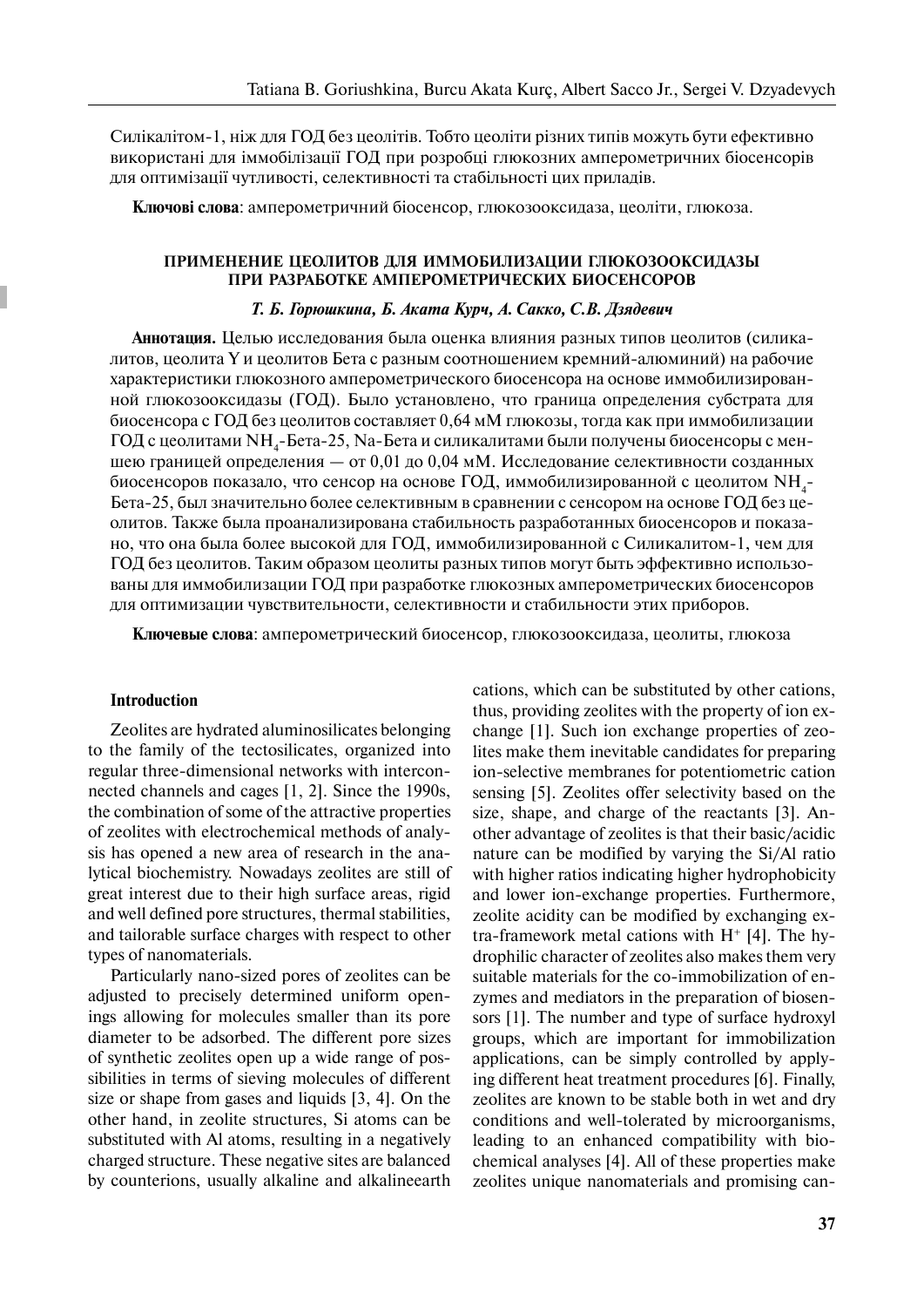didates for the immobilization of biological molecules and for advanced analytical tasks.

It is well known that the immobilization of enzymes on solid surfaces plays a key role in the development of biosensors and has aroused increasing interest among researchers. Special additives placed into the sensitive membrane during immobilization can improve sensitivity and stability of immobilized enzyme and working characteristics of developed biosensor [7]. Recently, there has been an attention to the immobilization of proteins on nanoparticles which can retain the bioactivity of proteins to a large extent [4].

Promising results were also obtained upon using zeolites in biosensor applications, since it was shown that zeolites result in increased biosensor sensitivity and selectivity [1, 2, 8]. It was also shown that zeolites may establish a foundation for fabricating new type of biosensors without using mediators, because they can be used as an effective mediator to improve the stability and the analytical performances of biosensor [2, 9]. Different types of zeolites have been studied to investigate different enzyme activities in biosensors  $[1, 2, 8 - 10]$ ; however there is still great interest to optimize zeolite type, membrane preparation technique, biosensor selectivity and stability upon using zeolites in comparison with the already available procedures.

Accordingly, the objective of the current study is to investigate the effect of different zeolites, i.e., silicalite, zeolite Y and zeolite Beta with varying Si/Al ratio, on the performance of immobilized glucose oxidase (GOD) for the first time. Furthermore, the advantages and disadvantages of using zeolites for the development of glucose amperometric biosensors in comparison with classical glucose biosensors without zeolites were explored.

## **Materials and methods**

#### *Zeolites, enzymes and chemicals*

The zeolite types investigated in the present study include two silicalite samples with two different particle sizes (Silicalite-1 is around 800 nm and Silicalite-2 is around 350-400 nm); commercial samples of zeolite  $NH_{4}$ -Beta-25 (Si/Al ratio of 12.5), H-Beta-150 (Si/Al ratio of 75) and H-Beta-300 (Si/Al ratio of 150); as-synthesized Na-Beta with Si/Al ratio of 12. The morphology of particles of investigated silicalites is shown in Fig. 1. Glucose oxidase (GOD) from *Penicillium vitale* with specific activity 130 U/mg was obtained from "Diagnostikum" (Lviv, Ukraine).



Fig. 1. Microphotography: Silicalite-1 (a), Silicalite-2 (b)

For electrochemical polymerization of the enzyme the monomer 3,4-ethylenedioxythiophene (EDT) from "Baytron M" (Germany) and 50% polyethylene glycol from "Sigma" (Germany) were used. Glutaraldehyde produced by "Fluka" (UK) was also used as a polymer matrix for enzyme deposition. In addition the following chemicals were used: hydrogen peroxide from "Merck" (Germany), glucose from "Sigma" (USA), bovine serum albumin (BSA) from "Sigma" (USA), ethanol from "Sigma" (USA),  $\text{Na}_2\text{HPO}_4$ :7H<sub>2</sub>O and  $\text{KH}_2\text{PO}_4$ from "JT Baker" (Holland). All chemicals were of analytical reagent grade and used as received without additional purification.

#### *Amperometric experiments*

The key enzymatic reaction used for glucose determination by amperometric biosensor based on immobilized glucose oxidase is: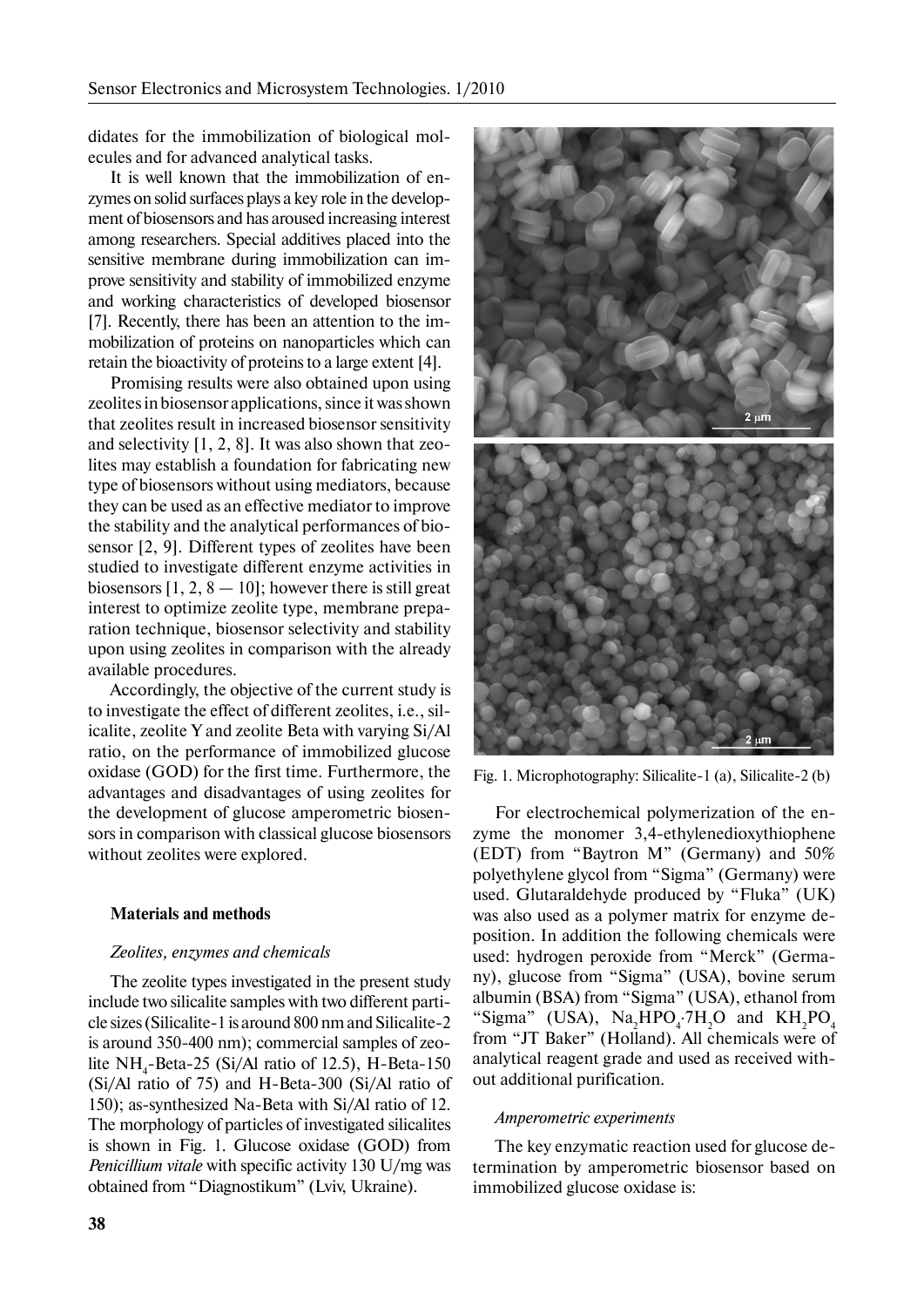GOD

Glucose +  $O_2 \longrightarrow$  Gluconolactone +  $H_2O_2$ ;

Substrate enzymatic transformation results in generating electrochemically active substance, hydrogen peroxide, decomposition of which causes formation of electrons measurable by means of amperometric transducer:

$$
H_2O_2 \longrightarrow O_2 + 2H^+ + 2e^-.
$$

All electrochemical experiments were performed using the traditional three-electrode system in which the printed electrode SensLab (SensLab GmbH, Leipzig, Germany*)* combines in itself all three electrodes — platinum working, auxiliary and reference [11]. Amperometric measurements at a constant potential were carried out in 5 ml electrochemical cell using potentiostate PalmSens (Palm Instruments BV, the Netherlands).

## *Enzyme immobilization by electrochemical polymerization in the polymer poly(3,4-ethylenedioxythiophene)*

Electropolymerisation of small monomers is a technique for the formation of a membrane at the electrode surface. This method allows one to select and maintain dimensions, shape and thickness of the matrix and to provide exact control over precipitation. Electropolymerised films can be successfully used in biosensors since these films, due to their permselectivity to hydrogen peroxide over other compounds, act as a selective barrier reducing the interfering effect of electroactive substances. More detailed characteristic of poly(3,4-ethylenedioxythiophene) (PEDT) electrochemical polymerization was published previously [11].

For electrochemical polymerization, a mixture of components consisting of  $10 \text{ mM } 3,4$ -ethylenedioxythiophene (EDT), 50% polyethylene glycol (PEG) and  $30\%$  enzyme solution, was prepared in 20 mM phosphate buffer, pH 6.2 for EDT and PEG solution and pH 7.2 for GOD solution. PEDT was polymerized by application of the potential from  $+0.2$  to  $+1.5$ V at the rate of 0.1 V/s during 15 cycles using the potentiostate PalmSens. The PEDT electrochemical synthesis was monitored by cyclic voltammetry. After the enzyme immobilization in PEDT the surface of SensLab electrode was washed with distilled water.

## *Enzyme immobilization in glutaraldehyde vapour*

Glutaraldehyde is a polyfunctional agent which forms covalent bonds between biocatalytic particles or proteins. Therefore, enzyme immobilization with glutaraldehyde is often used for development of enzyme biosensors. This immobilization method produces a three-dimensional matrix, in which the enzyme is closely trapped with the electrode material, thus improving both retention of the biomolecule on the electrode surface and electrical communication [12]. For formation of the glutaraldehyde-based bioselective membrane, a drop of 30% GOD solution with 5% BSA was put on the surface of working electrode. Then these sensors were placed into glutaraldehyde vapour atmosphere for 10 min and then dried in air.

## *Experiments with zeolites*

In the case of electrochemical polymerization, a zeolite solution was added to the PEDT solution (only for Silicalite-1) or into the PEG solution (for all other zeolites). Final zeolite concentration in membrane in all cases was 5% by weight.

Cyclic voltammograms obtained at the SensLab electrode during electrochemical polymerization of EDT with GOD and zeolite are shown in Fig. 2. It was observed that the current decreased during every cycle, which illustrates the process of EDT polymerization and its deposition at the electrode surface.



Fig. 2. Cyclic voltammograms obtained for platinum printed electrode SensLab during electrochemical polymerization of EDT with GOD and Silicalite-1

In the case of enzyme immobilization in glutaraldehyde vapor, the zeolite solution was prepared and added to the BSA solution. Once again, the zeolite concentration in the membrane was 5%.

## *Glucose determination by amperometric biosensor and biosensors storage*

All measurements were performed in 20 mM K, Na-phosphate buffer solution, pH 7.2, at room temperature in an open container with constant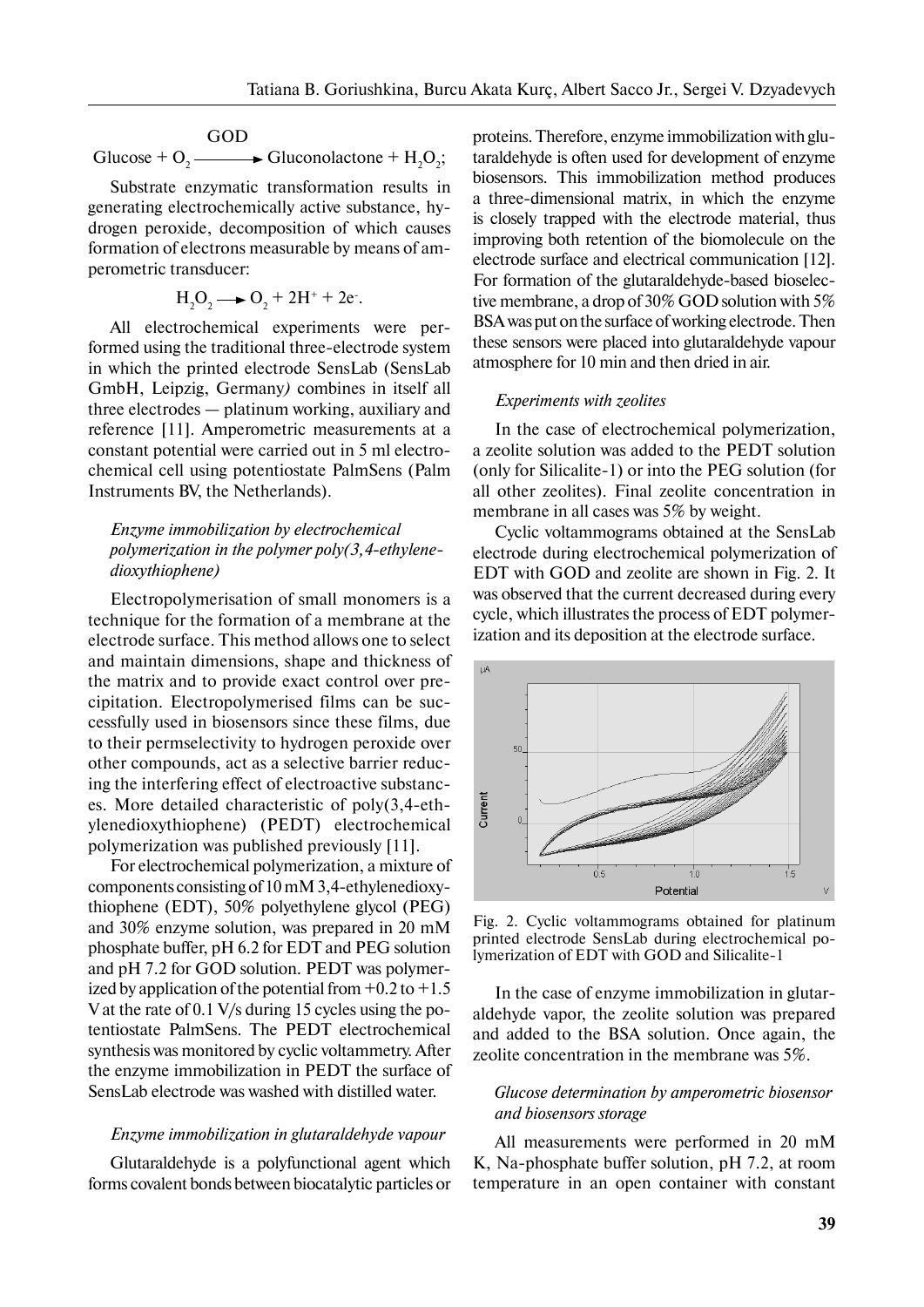stirring. The glucose concentrations were changed in a controlled manner by adding aliquots of concentrated glucose solutions. After each measurement, the biosensor was washed with buffer solution to stabilize the base signal. The stability of the developed biosensors was tested using dry storage of the sensor at  $+4$  °C between the measurements.

## **Results and discussion**

Two different methodologies for immobilization of glucose oxidase (GOD) with zeolites were investigated. These are electrochemical polymerization in the polymer poly(3,4-ethylenedioxythiophene) (PEDT) and immobilization in BSA-containing membrane in glutaraldehyde (GA) vapour. The results obtained using immobilization of GOD in GA and PEDT with zeolites can be seen in Fig. 3.



Fig. 3. Calibration curves of amperometric biosensors based on platinum printed SensLab electrode with GOD with Silicalite-1 immobilized in PEDT (1) and in GA (3) and GOD with Silicalite-2 immobilized in PEDT (2) and in GA (4). Measuring conditions: 20 mM phosphate buffer, pH 7.2, at potential of +200 mV versus intrinsic reference electrode

According to Fig. 3, immobilization of GOD using the electrochemical polymerization methodology in PEDT leads to biosensors with a wider dynamic range of work and higher level of signal. Thus, PEDT polymerization was chosen for the preparation of zeolite membranes on the electrodes and immobilization of enzymes for the rest of the studies. Accordingly, laboratory prototypes of glucose amperometric biosensors based on platinum printed electrodes SensLab and GOD immobilized in the PEDT with different zeolites and without zeolite were created. In all cases, including with 5% zeolite solution, it was observed that GOD was active after immobilization. The values of the response time, and time for stable background current achievement for all biosensors based on GOD with zeolites and GOD without zeolite were similar. However, biosensors based on zeolites H-Beta 150 and H-Beta 300 demonstrated very low response to the substrate.

The calibration curves of the laboratory prototypes of amperometric biosensors based on GOD without zeolite and GOD with various zeolites are shown in Fig. 4. Analysis of the working characteristics of developed biosensors demonstrated linear response to glucose using GOD immobilized in PEDT with zeolites H-Beta-150 and H-Beta-300 in almost the same concentration range as GOD immobilized in PEDT without zeolite. The detection limit for these biosensors was  $0.32 - 0.64$  mM of glucose. However, in the case of GOD immobilization with the other zeolites investigated, biosensors with smaller detection limits within the range of 0.01 to 0.04 mM of glucose were obtained.



Fig. 4. Calibration curves of glucose amperometric biosensors based on GOD without zeolite (4) and GOD with zeolites Silicalite-1 (1), Silicalite-2 (2),  $NH_4$ -Beta-25 (3), Na-Beta (5), H-Beta-300 (6), H-Beta-150 (7), immobilized in PEDT. Measuring conditions: 20 mM phosphate buffer, pH 7.2, at a potential of  $+200$  mV versus intrinsic reference electrode

It is well-known that the selectivity of biosensors is important parameter to determine prior to application of these devices in analysis of real samples. Thus responses of the developed glucose biosensors to ethanol, which is one of the main interfering substances, were studied. The current observed at different ethanol concentrations for different zeolite biosensors are shown in Fig. 5. As can be seen, the responses to ethanol of the biosensors based on GOD without zeolite and GOD immobilized with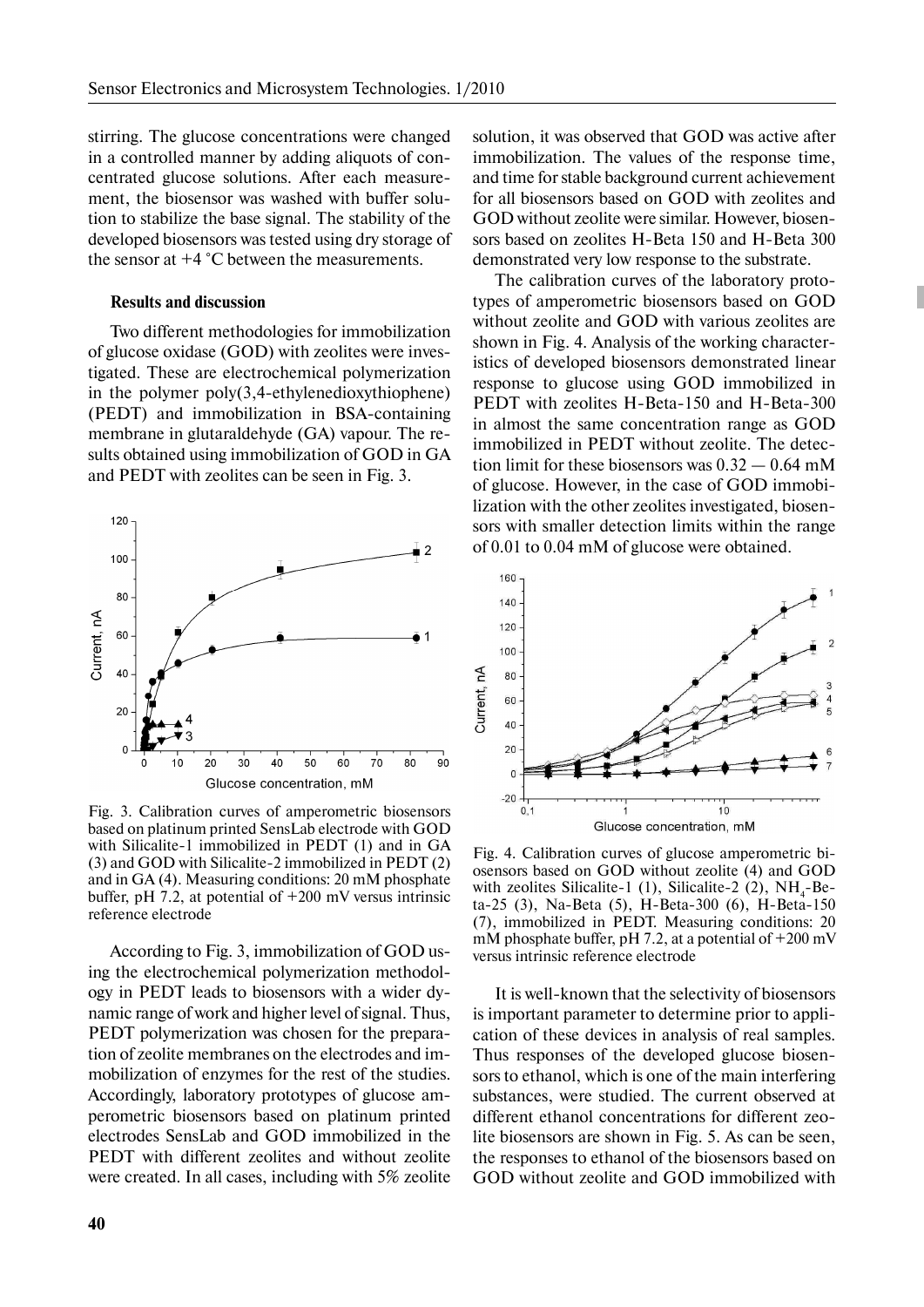both of the silicalite samples are almost the same. Sensors based on zeolites H-Beta-300, 150 and Na-Beta demonstrate lower responses to ethanol, but their signals to glucose are not high (Fig. 4). The optimum combination of high glucose signal and a minimum ethanol signal (selectivity) were observed for GOD immobilized with  $NH<sub>4</sub>$ -Beta-25. It can be hypothesized that the Al content is important to achieve high selectivity in the current biosensor, since almost no change of selectivity was observed using silicalite samples. Selectivity is an important parameter to consider in biosensors especially for real samples [12]. Thus, silicalites are not promising candidates for this particular purpose.



Fig. 5. Responses of glucose amperometric biosensors to ethanol based on GOD without zeolite (4) and GOD with zeolites Silicalite-1(1), Silicalite-2 (2),  $NH_4$ -Beta-25 (3), Na-Beta (5), H-Beta-300 (6), H-Beta-150 (7), immobilized in PEDT. Measuring conditions: 20 mM phosphate buffer, pH 7.2, at a potential of +200 mV versus intrinsic reference electrode

Also, the storage stability of all the biosensors was investigated (Fig. 6). GOD immobilized in PEDT without zeolite was not highly stable. It was observed that only 70% of initial response was observed after the first week and that dropped to approximately 38% by the second week of storage. Activity of biosensors based on GOD immobilized with zeolites Silicalite-2 and H-Beta-150 rapidly decreased during first  $4 - 5$  days after immobilization (from 110%) to ~23 %). GOD immobilized with  $NH_{4}$ -Beta 25 demonstrated better stability: 64% of initial response in 5 days of storage. For biosensors with H-Beta-300 and Silicalite-1, storage stability was much higher for the first 5 days. These devises demonstrated around 100% and 75% of the initial signal respectively during the first week after immobilization. With these zeolite samples, higher reproducibility was obtained

as well with respect to the rest of the zeolite samples. These results suggest that low Al content maybe important to achieve high stability. Also, the particle size of Silicalite-1 crystals is about twice as much of the Silicalite-2 crystals (Fig. 1a and b). Thus, particle size maybe important as well.



Fig. 6. Investigation of storage stability of glucose amperometric biosensors based on electrode SensLab and GOD without zeolite (a, 2), and GOD with zeolite Silicalite-1 (a, 1), H-Beta-300 (b, 3),  $NH_4$ -Beta-25 (b, 4), Silicalite-2 (b, 5), H-Beta 150 (b, 6). Measuring conditions: 20 mM phosphate buffer, pH 7.2, at potential of +200 mV versus intrinsic reference electrode

Results of comparative analysis of glucose amperometric biosensors based on GOD immobilized in the PEDT without zeolite and with different zeolites are shown in Table 1. As can be seen, biosensor with GOD and Silicalite-1 demonstrates the best working characteristics: low detection limit, high level of response, high storage and operational stability and sufficient selectivity. Biosensors with  $NH<sub>4</sub>$ -Beta-25 and Na-Beta also have their advantages: low detection limit for both biosensors and very high selectivity to the substrate for  $NH_{4}$ -Beta-25 based biosensor.